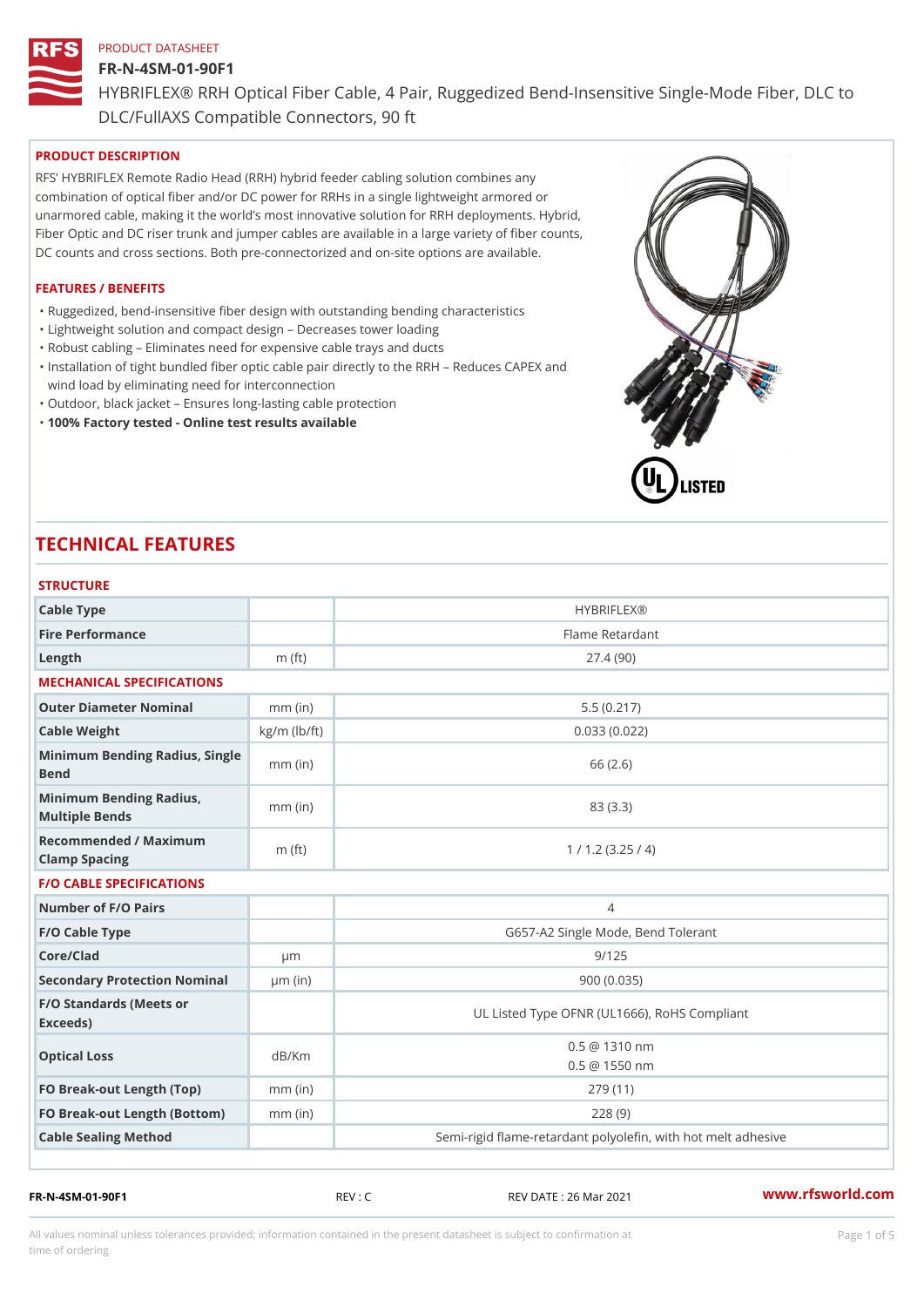### FR-N-4SM-01-90F1

HYBRIFLEX® RRH Optical Fiber Cable, 4 Pair, Ruggedized Bend-Insens DLC/FullAXS Compatible Connectors, 90 ft

| Fiber Termination End 1                         |                             | DLC Connector                               |  |  |  |  |
|-------------------------------------------------|-----------------------------|---------------------------------------------|--|--|--|--|
| Fiber Termination End 2                         |                             | DLC Connector with FullAXS Compatibility    |  |  |  |  |
| CABLE JACKET                                    |                             |                                             |  |  |  |  |
| UV-Protection Individual and<br>External Jacket |                             | Yes                                         |  |  |  |  |
| Jacket Material                                 |                             | Flame Retardant, Indoor/Outdoor, PVC, Black |  |  |  |  |
| TESTING AND ENVIRONMENTAL                       |                             |                                             |  |  |  |  |
| Storage Temperature                             | $^{\circ}$ C ( $^{\circ}$ F | $-40$ to $70$ ( $-40$ to $158$ )            |  |  |  |  |
| Operation Temperature                           | $^{\circ}$ C ( $^{\circ}$ F | $-40$ to 65 ( $-40$ to 149)                 |  |  |  |  |
| Installation Temperature                        | $^{\circ}$ C ( $^{\circ}$ F | $-20$ to 65 ( $-4$ to 149)                  |  |  |  |  |
| Jacket Specifications                           |                             | UL 1666                                     |  |  |  |  |

## EXTERNAL DOCUMENT LINKS

NOTES

Installation Guidelwinessad QuickShip 2.0 Program [Informa](http://www.rfsworld.com/images/hybriflex/quickship_program_2.pdf)tion: On-line Factory Te[s](https://www.rfsworld.com/pictures/userfiles/programs/AAST Latest Version.zip)teResults:

FR-N-4SM-01-90F1 REV : C REV DATE : 26 Mar 2021 [www.](https://www.rfsworld.com)rfsworld.com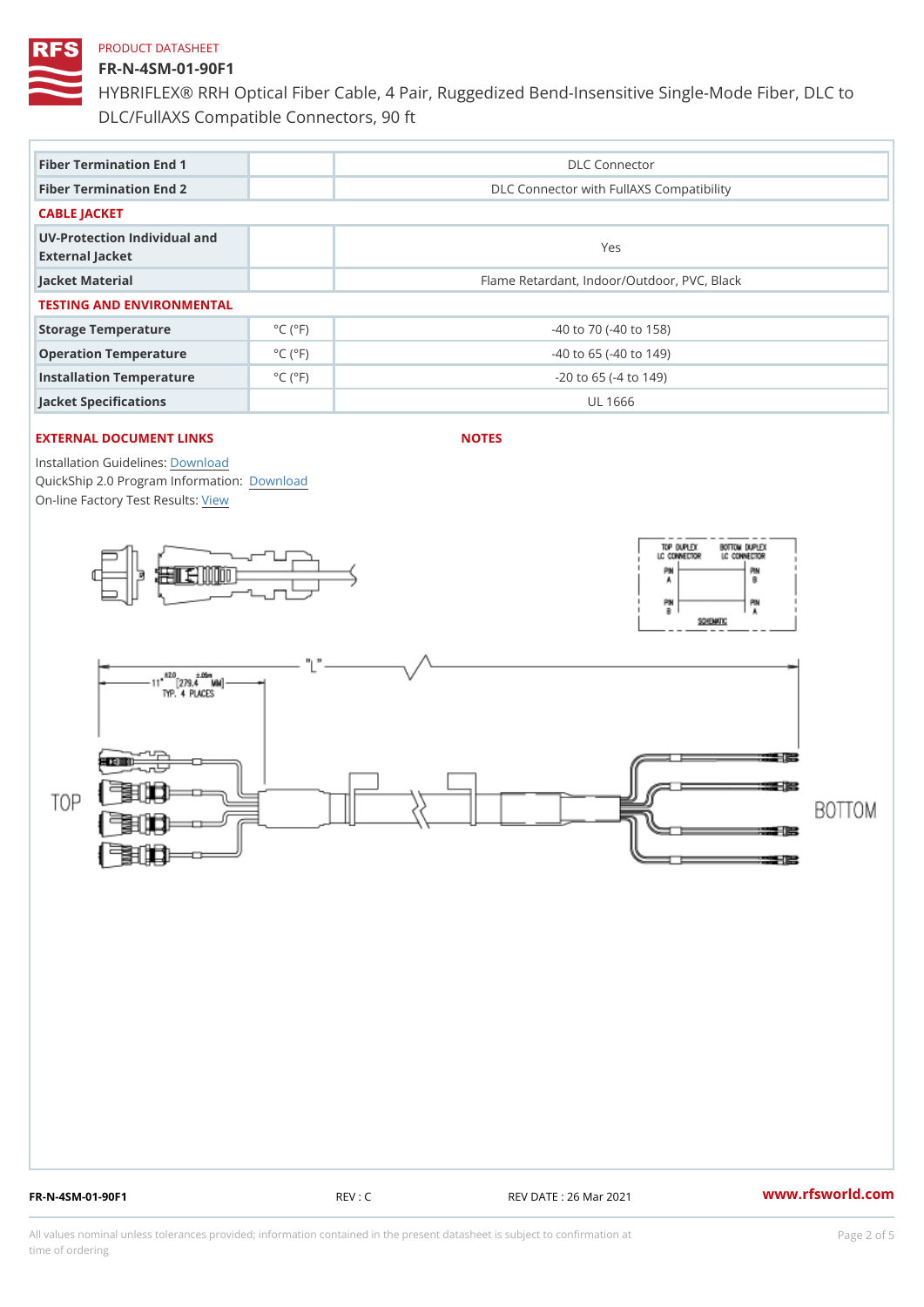#### FR-N-4SM-01-90F1

 FR-N-1SM-01-80F1 FR-N-1SM-01-90F1 FR-N-1SM-01-100F1

HYBRIFLEX® RRH Optical Fiber Cable, 4 Pair, Ruggedized Bend-Insens DLC/FullAXS Compatible Connectors, 90 ft

> FR-N-2SM-01-70F1 FR-N-2SM-01-80F1 FR-N-2SM-01-90F1 FR-N-2SM-01-100F1

|            |                                |               | ADDITIONAL ASSEMBLIES - 1 PAIR SM FIBERDDITIONAL ASSEMBLIES - 2 PAIR SM FIBER |
|------------|--------------------------------|---------------|-------------------------------------------------------------------------------|
| Length, ft | Model Number                   | $L$ ength, ft | Model Number                                                                  |
| 10         | $FR - N - 1 SM - 01 - 10F1$    | 10            | FR-N-2SM-01-10F1                                                              |
| 20         | $FR - N - 1 SM - 01 - 20 F1$   | 20            | $FR - N - 2 SM - 01 - 20 F1$                                                  |
| 30         | FR-N-1SM-01-30F1               | 30            | $FR - N - 2 SM - 01 - 30 F1$                                                  |
| 40         | $FR - N - 1 SM - 01 - 40 F1$   | 40            | FR-N-2SM-01-40F1                                                              |
| 50         | $FR - N - 1$ S M - 01 - 50 F 1 | 50            | FR-N-2SM-01-50F1                                                              |
| 60         | $FR - N - 1 SM - 01 - 60 F1$   | 60            | $FR - N - 2 SM - 01 - 60 F1$                                                  |
| 79         | $FR - N - 1 SM - 01 - 70F1$    | $ -$          | --  - . - .                                                                   |

FR-N-4SM-01-90F1 REV : C REV DATE : 26 Mar 2021 [www.](https://www.rfsworld.com)rfsworld.com

All values nominal unless tolerances provided; information contained in the present datasheet is subject to Pcapgeling that i time of ordering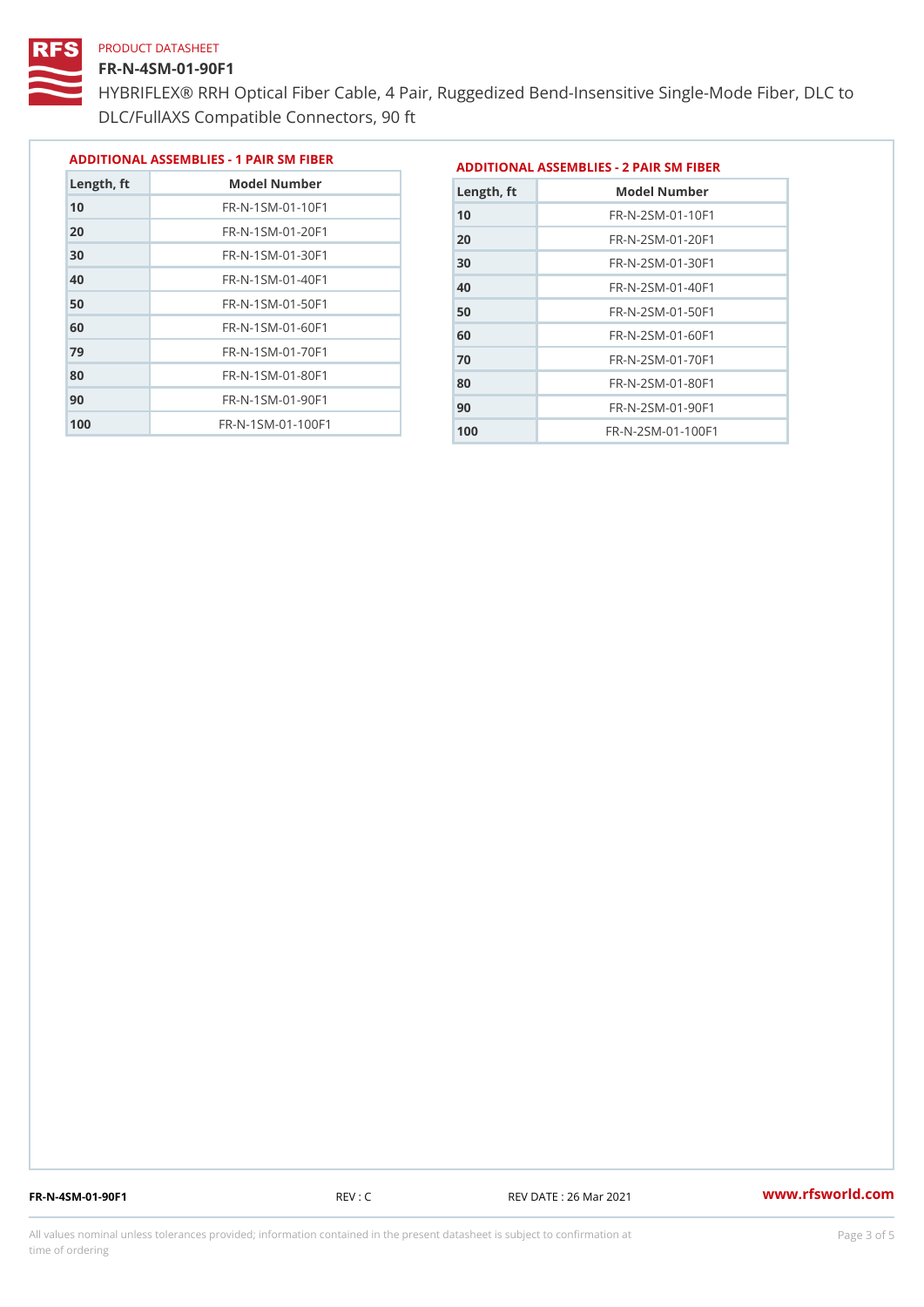#### FR-N-4SM-01-90F1

HYBRIFLEX® RRH Optical Fiber Cable, 4 Pair, Ruggedized Bend-Insens DLC/FullAXS Compatible Connectors, 90 ft

ADDITIONAL ASSEMBLIES - 3 PAIR SM FIBERED DITIONAL ASSEMBLIES - 4 PAIR SM FIBER

| Length, ft | Model Number                  |
|------------|-------------------------------|
| 10         | $FR - N - 3 S M - 01 - 10 F1$ |
| 20         | FR-N-3SM-01-20F1              |
| 30         | FR-N-3SM-01-30F1              |
| 40         | FR-N-3SM-01-40F1              |
| 50         | $FR - N - 3 S M - 01 - 50 F1$ |
| 60         | $FR - N - 3 S M - 01 - 60 F1$ |
| 79         | $FR - N - 3 S M - 01 - 70 F1$ |
| 80         | $FR - N - 3 S M - 01 - 80 F1$ |
| 90         | FR-N-3SM-01-90F1              |
| 100        | FR-N-3SM-01-100F1             |

| Length, ft | Model Number                   |
|------------|--------------------------------|
| 10         | $FR - N - 4$ S M - 01 - 10 F 1 |
| 20         | $FR - N - 4 SM - 01 - 20 F1$   |
| 30         | $FR - N - 4 S M - 01 - 30 F1$  |
| 40         | FR-N-4SM-01-40F1               |
| 50         | FR-N-4SM-01-50F1               |
| 60         | $FR - N - 4 S M - 01 - 60 F1$  |
| 70         | FR-N-4SM-01-70F1               |
| 80         | $FR - N - 4 S M - 01 - 80 F1$  |
| 90         | FR-N-4SM-01-90F1               |
| 100        | $FR - N - 4 S M - 01 - 100 F1$ |

#### ADDITIONAL ASSEMBLIES - 1 STRAND SM FABSDRTIONAL ASSEMBLIES - 2 STRAND SM FIBER

| 10<br>FR-N-1SSM-01-10F1<br>10<br>FR-N-2SSM-01-10F1<br>FR-N-1SSM-01-20F1<br>20<br>$FR - N - 2SSM - 01 - 20F1$<br>30<br>FR-N-1SSM-01-30F1<br>FR-N-2SSM-01-30F1<br>$FR - N - 1$ S S M - 01 - 40 F 1<br>40<br>$FR - N - 2SSM - 01 - 40F1$<br>FR-N-1SSM-01-50F1<br>FR-N-2SSM-01-50F1<br>50<br>FR-N-1SSM-01-60F1<br>60<br>$FR - N - 2SSM - 01 - 60F1$ |
|-------------------------------------------------------------------------------------------------------------------------------------------------------------------------------------------------------------------------------------------------------------------------------------------------------------------------------------------------|
| 20<br>30                                                                                                                                                                                                                                                                                                                                        |
|                                                                                                                                                                                                                                                                                                                                                 |
| 40<br>50<br>60                                                                                                                                                                                                                                                                                                                                  |
|                                                                                                                                                                                                                                                                                                                                                 |
|                                                                                                                                                                                                                                                                                                                                                 |
|                                                                                                                                                                                                                                                                                                                                                 |
| 70<br>$FR - N - 1$ S S M - 01 - 70 F 1<br>70<br>$FR - N - 2SSM - 01 - 70F1$                                                                                                                                                                                                                                                                     |
| 80<br>80<br>FR-N-1SSM-01-80F1<br>FR-N-2SSM-01-80F1                                                                                                                                                                                                                                                                                              |
| 90<br>FR-N-1SSM-01-90F1<br>FR-N-2SSM-01-90F1<br>90                                                                                                                                                                                                                                                                                              |
| FR-N-1SSM-01-100F1<br>FR-N-2SSM-01-100F1<br>100<br>100                                                                                                                                                                                                                                                                                          |

#### ADDITIONAL ASSEMBLIES - 3 STRAND SM FABSDRTIONAL ASSEMBLIES - 4 STRAND SM FIBER

| L ASSEMBLIES - 4 STRAND SM FIE |  |  |  |
|--------------------------------|--|--|--|
|                                |  |  |  |

| Length, ft | Model Number                    |
|------------|---------------------------------|
| 10         | $FR - N - 3 S S M - 01 - 10 F1$ |
| 20         | FR-N-3SSM-01-20F1               |
| 30         | FR-N-3SSM-01-30F1               |
| 40         | FR-N-3SSM-01-40F1               |
| 50         | $FR - N - 3 S S M - 01 - 50 F1$ |
| 60         | $FR - N - 3 S S M - 01 - 60 F1$ |
| 70         | $FR - N - 3 S S M - 01 - 70 F1$ |
| 80         | FR-N-3SSM-01-80F1               |
| 90         | FR-N-3SSM-01-90F1               |
| 100        | FR-N-3SSM-01-100F1              |

| Length, ft | Model Number                     |
|------------|----------------------------------|
| 10         | $FR - N - 4$ S S M - 01 - 10 F 1 |
| 20         | FR-N-4SSM-01-20F1                |
| 30         | $FR - N - 4$ S S M - 01 - 30 F 1 |
| 40         | $FR - N - 4$ S S M - 01 - 40 F 1 |
| 50         | $FR - N - 4$ S S M - 01 - 50 F 1 |
| 60         | FR-N-4SSM-01-60F1                |
| 70         | $FR - N - 4 S S M - 01 - 70 F1$  |
| 80         | FR-N-4SSM-01-80F1                |
| 90         | FR-N-4SSM-01-90F1                |
| 100        | FR-N-4SSM-01-100F1               |

FR-N-4SM-01-90F1 REV : C REV DATE : 26 Mar 2021 [www.](https://www.rfsworld.com)rfsworld.com

All values nominal unless tolerances provided; information contained in the present datasheet is subject to Pcapgnéig4m ssti time of ordering